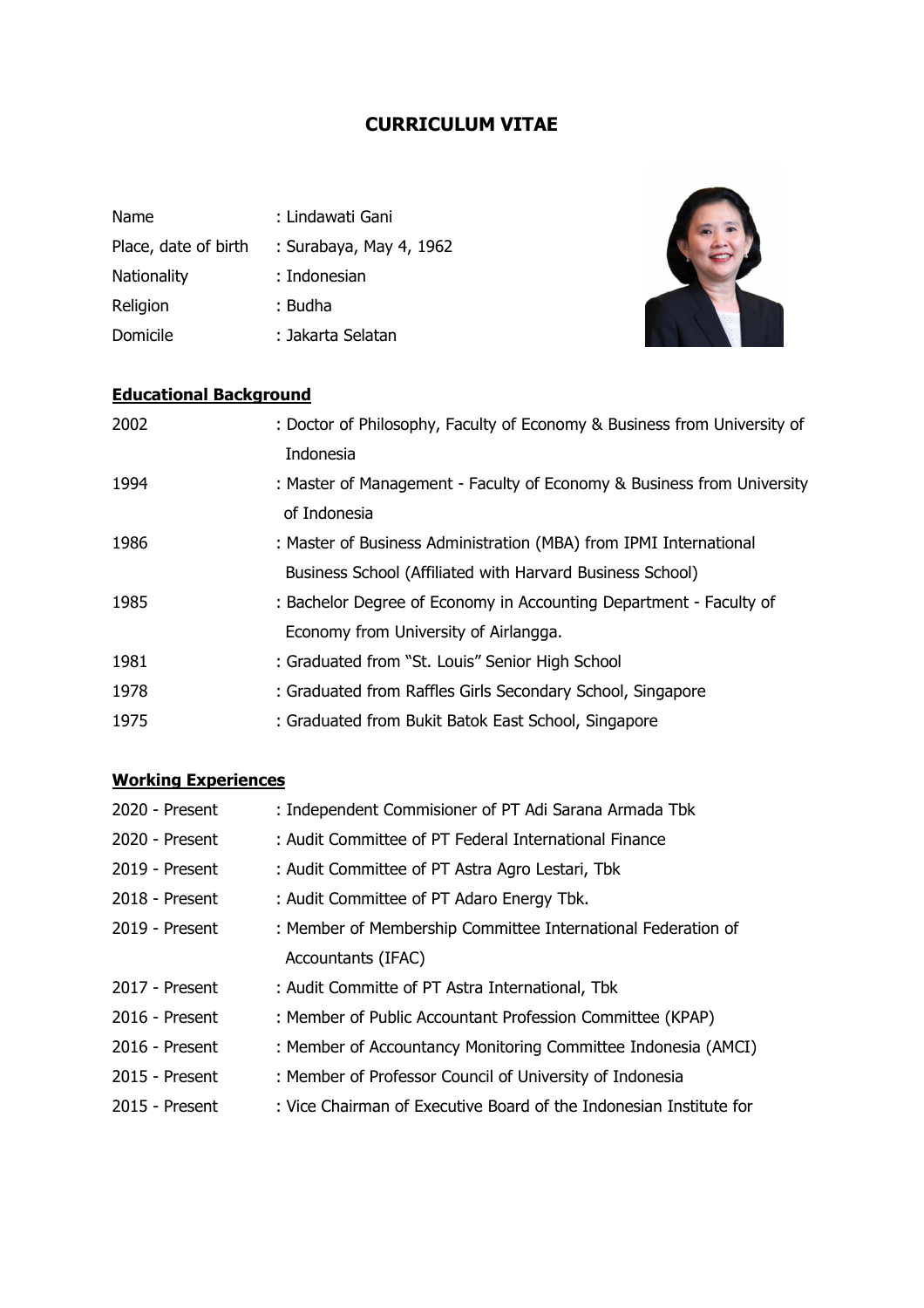|                | Corporate Directorship (IICD)                                             |
|----------------|---------------------------------------------------------------------------|
| 2014 - Present | : Member of Academic Senate of University of Indonesia                    |
| 2014 - Present | : National Council Member of Institute of Indonesia Chartered             |
|                | Accountants (IAI)                                                         |
| 2014 - Present | : Council Member of ASEAN Federation of Accountants (AFA)                 |
| 2012 - Present | : Independent Commisioner of PT Hero Supermarket, Tbk                     |
| 2011 - Present | : Professor of Economy and Business of University of Indonesia            |
| 1995 - Present | : Lecturer of Economy and Business Faculty of University of Indonesia     |
| 2016 - 2020    | : Audit Committee of PT Astra Graphia, Tbk                                |
| 2015 - 2020    | : Independent Commisioner of PT AXA Financial Indonesia                   |
| 2016 - 2020    | : Audit Committee PT Astra Sedaya Finance                                 |
| 2019 - 2020    | : The Special Committee to Examines the Statutes and Bylaws of University |
|                | of Indonesia                                                              |
| $2018 - 2019$  | : Special Staff to the Chancellor of University of Indonesia              |
| 2018 - 2019    | : Audit Committee PT Asuransi AXA Indonesia                               |
| 2016 - 2019    | : Advisor of the Change Management Project Team on Financial System       |
|                | Integration of University of Indonesia                                    |
| 2016 - 2019    | : Special Committee of Academic Senate for the Principal's performance    |
|                | evaluation of University of Indonesia in 2015, 2016, 2017, 2018           |
| 2015 - 2019    | : Technical Advisor of International Accounting Education Standard Board  |
|                | (IAESB) International Federation of Accountants (IFAC)                    |
| 2013 - 2019    | : Audit Committee of PT Indocement Tunggal Prakarsa, Tbk                  |
| $2013 - 2018$  | : Audit Committee of PT Pertamina EP Cepu                                 |
| 2011 - 2018    | : Audit Committee PT Sorini Agro Asia Corp., Tbk                          |
| 2011 - 2018    | : Audit Committee of PT Pertamina EP                                      |
| 2014 - 2017    | : Audit Committee of PT Surya Artha Nusantara Finance                     |
| 2013 - 2017    | : Audit Committee of PT United Tractors, Tbk.                             |
| 2012 - 2016    | : Member of Research Panel Centre of Excellence Southeast Asia (CEO),     |
|                | Chartered Institute of Management Accountant (CIMA)                       |
| 2012 - 2016    | : Audit Committee of PT Federal International Finance                     |
| 2011 - 2016    | : Audit Committee of PT Toyota Astra Financial Services                   |
| 2013 - 2015    | : Member of the Certification Board for Professional Accountants of       |
|                | Institute of Indonesia Chartered Accountants (IAI)                        |